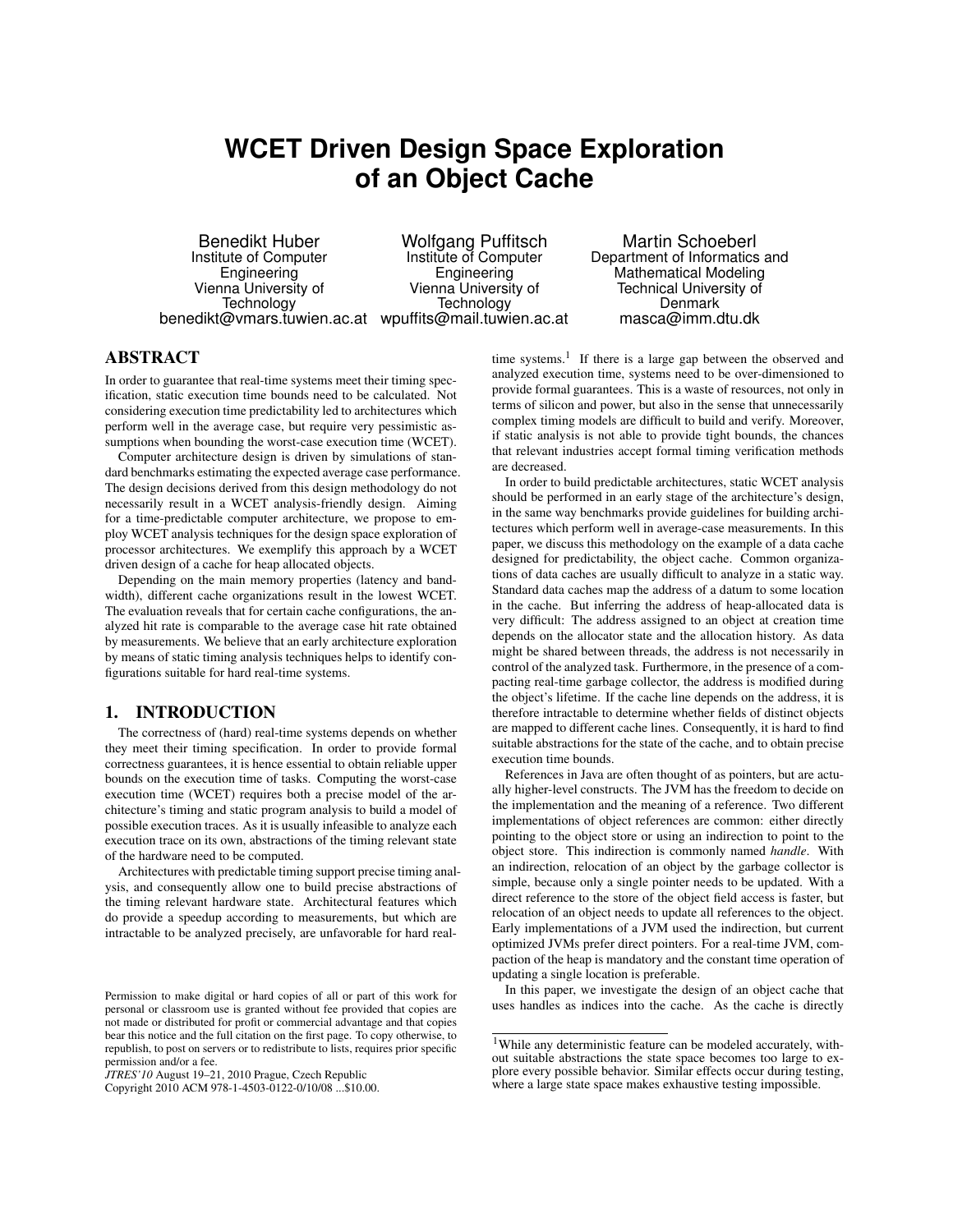indexed by handles, the indirection is eliminated on a cache hit. Handles can be reused when the object they have been pointing to is garbage. In this case, the corresponding entry in the object cache has to be invalidated, as otherwise fields of the dead object would be interpreted as cached fields of the new object. Caching the translation of an object identifier to the actual object address is similar to a translation loookahead buffer (TLB) for a virtual memory system. It can be implemented as part of the object cache or as a stand alone cache. When the object cache performs well, the pressure on an efficient translation cache is reduced; only misses in the object cache need a translation. Caching of this translation is not the topic of the paper though.

The proposed object cache is fully-associative, which implies that the cache analysis does not need to know the address of a handle. How does this organization help to increase predictability? Suppose it is known that some method operates on a set of  $k \leq N$  objects, where *N* is the associativity of the object cache. The analysis is now able to infer that within this method, each handle will be a cache miss at most once. With a standard data cache, in contrast, this is impossible without knowing the memory address of each handle.

For the hardware designer, it is important to find a tradeoff between low resource usage and good performance. For average case performance, the standard methodology is to build a simulator collecting statistics, and run it on a set of benchmarks covering the expected use cases. As can be seen from the example of standard data caches, this will not necessarily lead to an analysis-friendly design. Therefore, we explore another design methodology in this paper, using WCET analysis techniques to investigate a good cache design. This complements the average case statistics collected earlier and presented in a technical report  $[11]$ .<sup>2</sup>

The rest of the paper is organized as follows. In the following two sections background on WCET analysis, data cache splitting and related work on object caches are described. Section 4 discusses different organizations of the object cache. Section 5 gives an introduction data cache analysis for WCET calculation, presents the static analysis for the object cache and discusses pitfalls in WCET driven architecture evaluation. Section 6 introduces the evaluation methodology and presents the set of benchmarks used to evaluate the object cache. The results of the evaluation as well as the implications for our data cache design are presented. Section 7 concludes the paper.

### 2. BACKGROUND

Computing the WCET of a piece of code amounts to solving the problem of maximizing the execution time over all possible initial hardware states and execution traces. WCET analysis is concerned with two problems: Identifying the set of instruction sequences which might be executed at runtime (path analysis), and bounding the time needed to execute basic blocks (low-level analysis).

As it is usually intractable to enumerate all possible execution traces, an implicit representation that over-approximates the set of valid execution paths has to be used. The implicit path enumeration technique (IPET) [8], restricts the set of valid instruction sequences paths by imposing linear constraints on the execution frequency of control flow graph (CFG) edges.

In addition to the representation of all execution traces, the execution time of basic blocks is needed to compute the WCET. To obtain precise timings, the set of possible states of hardware components such as the data cache needs to be restricted. In particular, we need to know how often some access to the cache is a hit or miss.

The most widespread strategy used to calculate the WCET bound statically relies on dataflow analysis frameworks and integer linear programming (ILP). It proceeds in several stages: First, the call graph and control flow graph (CFG) of the task are reconstructed. Several dataflow analyses are run to gather information on the type of objects, values of variables, and loop bounds. This is followed by an analysis of hardware components, most prominently cache and pipeline analysis. Given the WCET of each basic block, and a set of linear constraints restricting the set of feasible execution paths, an ILP solver is used to find the maximum cost. The maximum cost is an upper bound for the WCET. The solution to the ILP problem assigns each basic block an execution frequency. Therefore, one only obtains a set of worst-case paths, not one valid execution trace. For the evaluation of the object cache we adapted the WCET analysis tool WCA [14].

With respect to caching, memory is usually divided into instruction memory and data memory. This cache architecture was proposed in the first RISC architectures [6] to resolve the structural hazard of a pipelined machine where an instruction has to be fetched concurrently to a memory access. This division enabled WCET analysis of instruction caches.

In former work we have argued that data caches should be split into different memory type areas to enable WCET analysis of data accesses [10, 13]. We have shown that a JVM accesses quite different data areas (e.g., the stack, the constant pool, method dispatch table, class information, and the heap), each with different properties for the WCET analysis. For some areas, the addresses are statically known; some areas have type dependent addresses (e.g., access to the method table); for heap allocated data the address is only known at runtime.

When accessing statically unknown addresses, it is impossible to predict which cache line from one way is affected by the access. From the analysis' point of view, a *n*-way set-associative cache is reduced to *n* cache lines when all addresses are unknown. Simpler cache organizations than a fully associative cache are therefore pointless for the analysis. However, such caches are expensive and must therefore be kept small. In contrast, accesses to datums with statically known addresses can be classified as hits or misses even for simple direct-mapped caches. For such a cache, accessing an unknown address would void information about all other accesses. Therefore, splitting the cache simplifies the static analysis and allows for a more precise hit/miss classification. For most data areas standard cache organizations are a reasonable fit. Only for heap allocated data we need a special organization – the object cache for objects and a solution that benefits mainly from spatial locality for arrays. The WCET analysis driven exploration of the object cache organization is the topic of this paper.

The object cache is intended for embedded Java processors such as JOP [9], jamuth [15], or SHAP [20]. Within a hardware implementation of the Java virtual machine (JVM), it is quite easy to distinguish between different memory access types. Access to object fields is performed via bytecodes getfield and putfield; array accesses have their own bytecode and also accesses to the other memory areas of a JVM. The instruction set of a *standard* processor contains only untyped load and store instructions. In that case a Java compiler could use the virtual memory mapping to distinguish between different access types.

<sup>2</sup>A paper for that average case statistics of the object cache, based partly on the technical report, is under submission.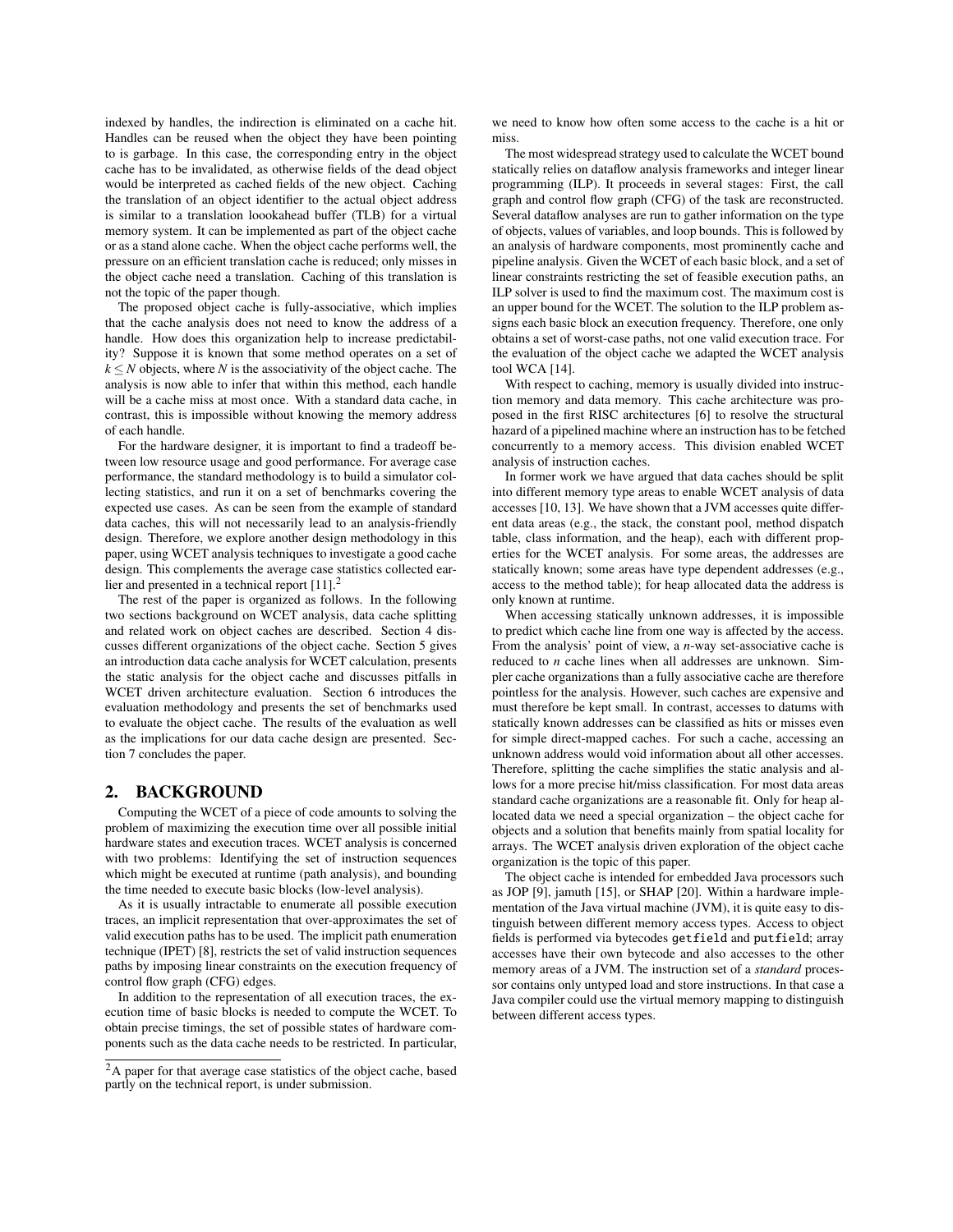## 3. RELATED WORK

One of the first proposals of an object cache [17] appeared within the Mushroom project [18]. The Mushroom project investigated hardware support for Smalltalk-like object oriented systems. The cache is indexed by a combination of the object identifier (the handle in the Java world) and the field offset. Different combinations, including xoring of the two fields, are explored to optimize the hit rate. The most effective generation of the hash function for the cache index was the xor of the upper offset bits (the lower bits are used to select the word in the cache line) with the lower object identifier bits. When considering only the hit rate, caches with a block size of 32 and 64 bytes perform best. However, under the assumption of realistic miss penalties, caches with 16 and 32 bytes lines size result in lower average access times per field access. This result is a strong argument against just comparing hit rates.

A dedicated cache for heap allocated data is proposed in [16]. Similar to our proposed object cache, the object layout is handle based. The object reference with the field index is used to address the cache – it is called virtual address object cache. Cache configurations are evaluated with a simulation in a Java interpreter and the assumption of 10 ns cycle time of the Java processor and a memory latency of 70 ns. For different cache configurations (up to 32 KB) average case field access times between 1.5 and 5 cycles are reported. For most benchmarks the optimal block size was found to be 64 bytes, which is quite high for the relatively low latency (7 cycles) of the memory system. The proposed object cache is also used to cache arrays, whereas our object cache is intended for *normal* objects only. Array accesses favor a larger block size to benefit from spatial locality. Object access and array access are quite different from the WCET analysis point of view. The field index for an object access is statically known, whereas the array index usually depends on a loop iteration.

Wright et al. propose a cache that can be used as object cache and as conventional data cache [19]. To support the object cache mode the instruction set is extended with a few object oriented instructions such as load and store of object fields. The object layout is handle based and the cache line is addressed with a combination of the object reference (called object ID) and part of the offset within the object. The main motivation of the object cache mode is in-cache garbage collection of the youngest generation.

The object caches proposed so far are optimized for average case performance. It is common to use a hash function by xoring part of the object identifier with the field offset in order to equally distribute object within the cache. However, this hash function defeats WCET analysis of the cache content. In contrast, our proposed object cache is designed to maximize the ability to track the cache state in the WCET analysis.

Design space exploration based on WCET analysis is presented in [5]. Given a reference application, the best processor and memory configuration can be selected based on the calculated WCET. The authors present a simplified version of the *aiT* WCET analysis tool to speedup the evaluation. In contrast to this approach, we do not want to select the best architecture for an application, but use WCET analysis techniques to provide a detailed analysis of the object cache performance, aiming to find a suitable design for embedded hard real-time systems. We use the WCET analysis tool WCA [14], which supports Java for a Java processor.

#### 4. THE OBJECT CACHE

The object cache architecture is optimized for WCET analysis instead of average case performance. To track individual cache lines symbolically, the cache is fully associative. Without knowing the address of an object, all cache lines in one way map to a single line in the analysis. Therefore, the object cache contains just a single line per way. Instead of mapping blocks of the main memory to those lines, whole objects are mapped to cache lines. The index into the cache line is the field index. To compensate for the resulting small cache size with one cache line per way, we also explore quite large cache lines. To reduce the resulting large miss penalty we also consider to fill only the missed word into the cache line. To track which words of a line contain a valid entry, one valid bit per word is added to the tag memory.

The object cache is a data cache with cache lines indexed by unique object identifiers (the Java reference). The object cache is thus similar to a virtually-addressed cache, except that the cache index is unique and therefore there are no aliasing issues (different object identifiers map to different objects). In our system, the tag memory contains the pointer to the handle (the Java reference) instead of the effective address of the object in memory. This simplifies changing the address of an object during the compacting garbage collection. For a coherent view of the object graph between the mutator and the garbage collector, the cached address of an object needs to be updated or invalidated after the move. The cached fields, however, are not affected by changing the object's address, and can stay in the cache. Furthermore, the object cache reduces the overhead of using handles. If an access is a hit, the cost for the indirection is zero – the address translation has been already performed.

The object cache is organized to cache one object per cache line. If an object needs more space than available in one cache line, fields with higher indices are not cached. The decision not to cache fields with higher field indices than words in the cache line simplifies the tag memory and the hit detection. If we would allow that different fields of one object can map to the same word in the cache line, we would need an additional tag entry per field. To compensate for possible misses with large objects, we explore quite long cache lines. The cost for the cache line is less then the cost of the tag memory, as all tags have to be compared in parallel, but the cache line needs only be read out. For an implementation in an FPGA this means that the tag memory has to implemented with discrete registers, but the cache lines can be implemented in standard onchip memory blocks.

As objects thus cannot cross cache lines, the number of words per cache line is one important design decision to be taken. To avoid that less frequently accessed fields are cached, a compile time optimization may rearrange the order of object fields. Both benchmarking results and the results of the static analysis may be used to classify the access frequency of fields. We investigate two different behaviors on a cache miss: The first is to fill the whole cache line on a miss, loading all fields into the cache at once. This might be attractive if the memory has a longer latency for the first word accessed. The second option is to only load the missed field, which requires an additional tag bit for each word. It would also be possible to consider tradeoffs between these two extremes, e.g., loading four words on a cache miss, though this is not explored here.

Figure 1 outlines the differences between a fully associative data cache, and object caches with word and line fill. While the fully associative cache in Figure 1(a) uses the actual address as tag, the object caches use the handle. When filling the whole cache line, it is not necessary to keep the indirection pointer in the cache (Figure 1(b)). Once an object is cached, the indirection is resolved implicitly. For an object cache with word fill policy (Figure 1(c)), each word requires a valid flag, and the indirection must also be cached to allow for efficient loading of words that are not yet cached.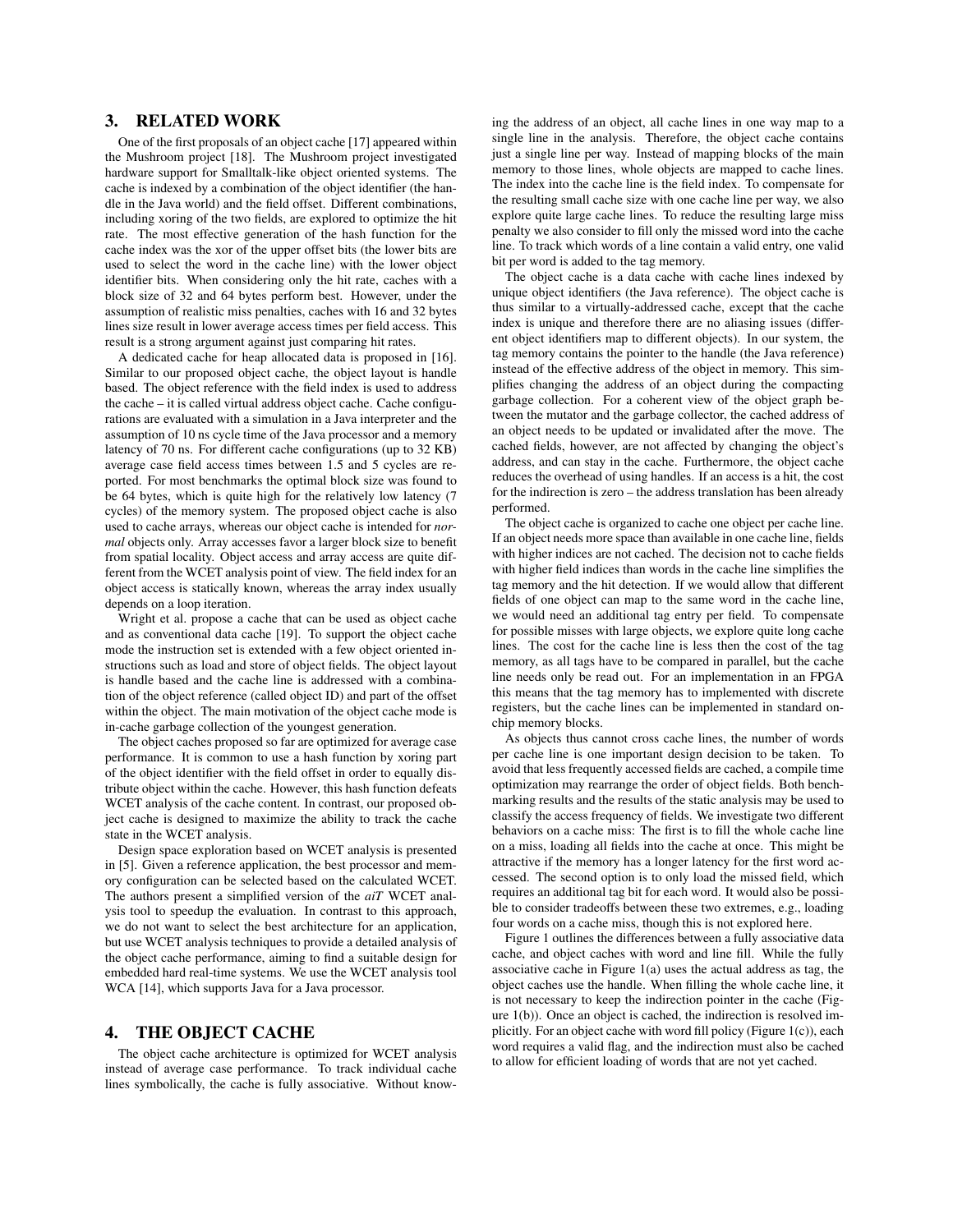

Figure 1: Comparison of a fully associative cache and object cache variants

For comparison, we also investigate the performance of a *field cache*. In this case, cache lines are indexed by both the object identifier and the index of a field. This kind of a cache needs less memory space, but a higher associativity to achieve the same performance. As highly-associative caches are expensive, while larger cache lines are relatively cheap, we did not expect the field cache to be a viable alternative. However, the field cache, though expensive, marks the best result achievable with a given cache size, and is thus a good metric to compare the object cache configurations against.

To simplify static cache analysis we chose to organize the cache as write through cache. Write back is harder to analyze statically, as on each possible miss another write back needs to be accounted for. Furthermore, a write-through cache simplifies the cache coherence protocol for a chip multiprocessor (CMP) system [7]. In the evaluation, we assume that the cache line is not allocated on a write. Furthermore, synchronization, which usually requires a cache flush, has not been considered in the evaluation either.

The object cache is only used for objects and not for arrays. This is because arrays tend to be larger than objects, and their access behavior rather exposes spatial locality, in contrast to the temporal locality of accesses observed for objects. Therefore, we believe that a cache organized as a small set of prefetch buffers is more adequate for array data. As on the one hand arrays use a different set of bytecodes and are thus distinguishable from ordinary objects, but on the other hand have a structure similar to objects, this decision does not restrict our choices for further exploration.

#### 5. DATA CACHE ANALYSIS

The challenge in many static program analyses is to find a way to merge information from different paths in a precise yet efficient way. For caches, this amounts to taking the union of data that may be in the cache, and the intersection of data that must be in the cache. If the address of a datum accessed is known, the analysis is able to infer that after accessing it, one known cache line will change, and all others will remain unchanged. For instruction caches, the cache block accessed at some instruction is always known statically. Intuitively, this is the reason that classifying whether some cache access is a cache hit or a cache miss works quite well for instruction caches.

If one out of a set of possible memory addresses is potentially accessed by an instruction, the analysis has to assume that more than one cache line is affected. More importantly, it is unknown to the analysis which cache line contains the data after the cache has been updated. Therefore, if it cannot be shown that all of the addresses accessed have been in the cache before, the analysis cannot classify an access to a datum with unknown address as cache hit.

For data cache accesses, the address accessed cannot always be determined precisely. Consequently, a hit or miss classification of cache accesses does not work well here. Instead, a persistence analysis [3] should be used for data caches. An access is *locally persistent* within some scope (program fragment, e.g. basic block, loop or method), if the access might be a cache miss the first time, and from there on is guarantueed to be a cache hit. For fully-associative caches using a first-in first-out (FIFO) replacement strategy, persistence is slightly weaker. For FIFO replacement, cache accesses can be classified as miss once, i.e. one cache access, though not necessarily the first one, will be a cache miss.

## 5.1 Object Cache Analysis

The details of the object cache analysis are not the focus of this paper, but some insights into its workings are necessary to interpret the evaluation results. As a consequence of the fact that the dataflow analysis abstracts the actual program, we do not always know the exact object a variable points to, but only have a set of objects the variable may point to at hand. Therefore, we perform a persistence analysis instead of a hit/miss classification, and try to identify scopes where accesses to an object are persistent. A particularly simple criteria for persistency in an object cache with associativity *N* is that at most *N distinct* objects are accessed within one scope. The main challenge for the analysis is thus to identify the number of distinct objects possibly accessed in a scope.

With this form of persistence analysis it is irrelevant if the replacement policy is LRU or FIFO. With *classic* cache analysis, FIFO replacement results in less hit classifications than LRU replacement [4].

In our analysis framework, we first perform a context sensitive receiver type analysis, which computes an approximation to the set of virtual methods possibly invoked at some instruction. Next, we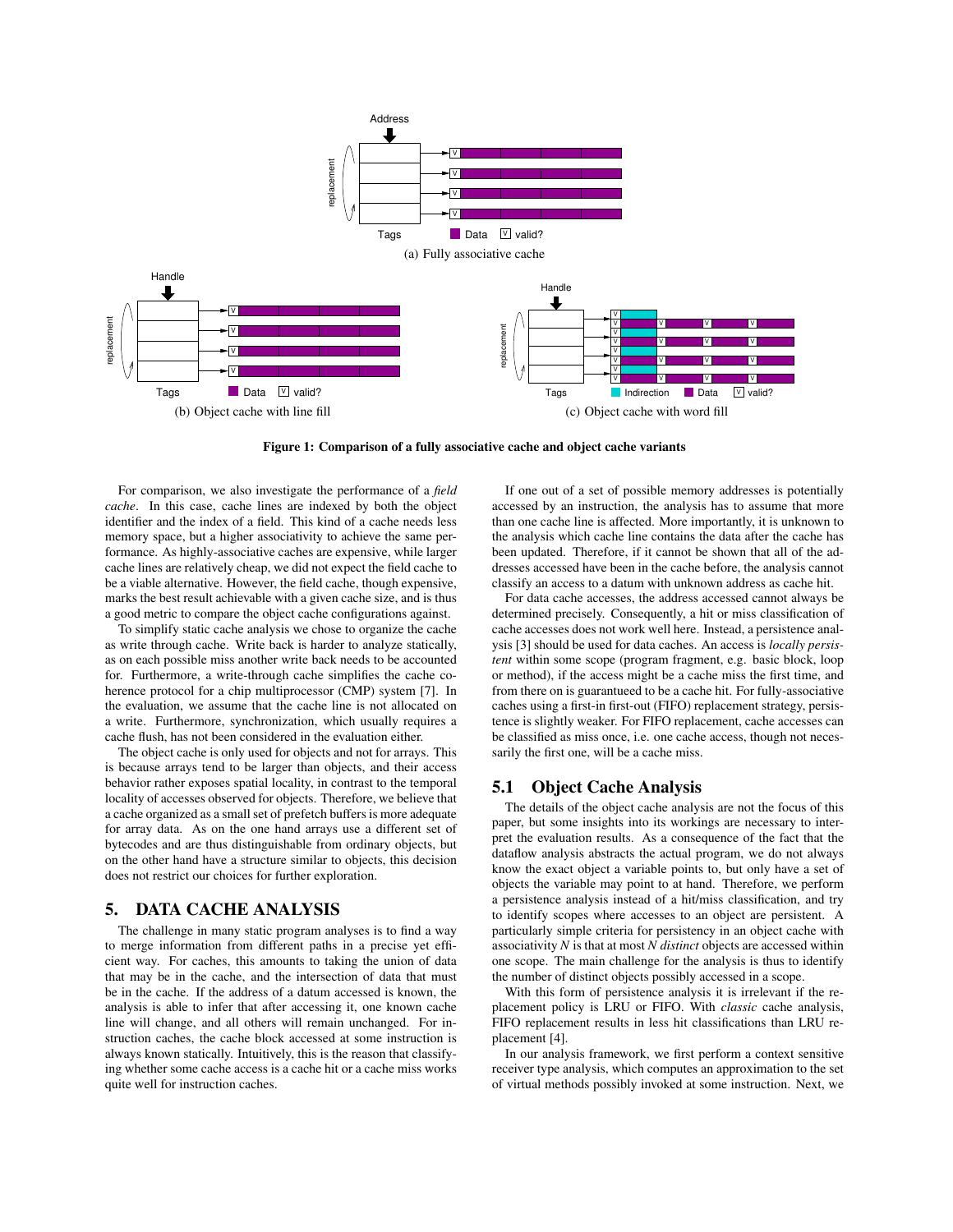perform a value analysis, which tries to restrict the set of possible values of (integer) variables, and a loop bound analysis, which restricts the number of loop iterations.

For the object cache analysis, we perform a symbolic *Points-To* analysis for each program fragment of interest. The analysis assigns a set of object names to each use site of a variable with reference type. The name of an object is represented by an access path [2], consisting of a root name, and a sequence of field names. The root names used in the analysis of a virtual method scope include the implicit this parameter, the names of the reference type parameters passed to the method, and the names of all static fields with reference type that may be accessed when executing the method. The effect of a getfield instruction is to append the accessed field to the access paths assigned to the receiver object. For an aaload instruction, which loads a reference from an array, the access paths are modified depending on the possible values of the index in the analyzed scope. Examples of access paths thus include this, this.f1.f2 and staticField.f1[0]. The special name  $\top$ , denoting the union of all names, is assigned to an object if either the analysis is not able to infer a meaningful set of object names, or the number of names exceeds a fixed threshold.

Objects allocated within the analyzed scope are assigned a unique name depending on the allocation site, if the corresponding new instruction is only executed once in the the analyzed scope. Otherwise,  $\top$  is assigned as object name. One complicating factor are aastore instructions and putfield instructions with reference type, as they might change the object corresponding to one or more access paths. To this end, the analysis maintains *alias sets*, which are modified by aastore / putfield instructions, and merged into the set of possible access paths associated with an object. The set of objects affected by these instruction is currently computed based on the object's type. Finally note that the analysis is *local*, i.e. the analysis results depend on the scope the analysis acts on.

Given the results of the object reference analysis, the next task is to find out how many distinct objects are accessed within one scope. This is another optimization problem solvable using IPET: Maximize the number of field accesses, with the constraint that each object is accessed at most once. If this number can be shown to be less than the associativity of the cache, the scope is a persistence region: Each handle access will be a cache miss at the first access only (LRU cache) or at most one miss (FIFO replacement). This knowledge is included in the timing model by adding pseudo CFG nodes modeling the cache misses, and constraints restricting the execution frequency of this cache miss nodes.

Though the object reference analysis is more localized and easier than an address analysis, it has its weaknesses, as does every static analysis. In this case, the problems concern the positive effects of aliasing on the object cache performance. If two different access path are known to always point at the same object, they will map to the same cache line. A typical example is a tree-like data structure with both children and parent references. We believe that taking the results of a must-alias analysis into account should help to improve the analyzed hit rate for this examples. In general, however, it is intractable to always determine precise must alias information.

## 5.2 Possible Pitfalls in WCET Analysis Based Architecture Evaluation

There is an important difference between exploring the timing of an architecture using average case benchmarking and worst-case timing analysis. For a given machine code representation of a benchmark, timings obtained for different architectures all relate to the same instruction sequence. Even when using different compilers for different architectures, the frequency of different instructions and cache access patterns stays roughly the same. WCET analysis, however, computes the maximum time the benchmark needs on *any* path. As a consequence, changing one timing parameter of the architecture does not only change the WCET, but may also lead to a completely different worst-case path. This may cause the designer to draw the wrong conclusions when investigating one component of the architecture, e.g. the data cache.

As an example, consider investigating a set-associative instruction cache by means of WCET analysis. For one particular benchmark and a given associativity, assume there are two execution traces with roughly the same WCET. On one path, cache miss costs due to cache conflicts make up a significant fraction of the WCET, while in the second one, cache costs do not influence the WCET at all.

Increasing the associativity of the cache, to a lower the number of cache conflicts, the first path will become significantly cheaper to execute. But the WCET will stay roughly the same, as the second path is now the dominating worst-case path. The designer might conclude that increasing the associativity has little effect on the execution time, if she is not aware that the worst-case path has changed. In general, while absolute comparisons (*X is better than Y*) are valid, relative comparisons (*X is twice as good as Y*) have to be analyzed carefully to avoid drawing wrong conclusions. This problem is well known amongst computer architecture designers aiming to minimize the worst-case timing delay in chip designs, but does not occur in simulation-based architecture evaluation.

We investigate the cache on its own, isolating it as far as possible from other characteristics of the target. Therefore, we do not suffer from the problem that a different worst-case path changes the relative contribution of e.g. arithmetic to load/store instructions. Still, it should be kept in mind that switching the worst-case path might distort relative comparisons.

As the analysis assumes the worst possible cache state when entering a scope, embedding the scope in a larger context cannot increase the costs for object accesses. Consider the case where an object is accessed only once within a scope. The analysis then has to assume a cache miss within this scope. However, when embedding the scope in a larger context, it may be possibly to classify this access as cache hit, because the object may have been accessed in the larger context.

## 6. DESIGN SPACE EXPLORATION

The WCET analysis results will guide the design of the object cache. In the following section the evaluation methodology is explained and different cache organizations are analyzed with five different embedded Java benchmarks.

#### 6.1 Evaluation Methodology

For the evaluation of the object cache we consider several different system configurations: (1) the main memory is varied between a fast SRAM memory and a SDRAM memory with a higher latency; (2) uniprocessor and a 8 core chip-multiprocessor are considered. Finally we explore the difference between single word and full cache line loads on a cache miss. To compare the WCET analysis results with average case measurements the same configurations as in [11] are used.

The best cache configuration is dependent on the properties of the next level in the memory hierarchy. Longer latencies favor longer cache lines to spread the latency over possible hits due to spatial locality. Therefore, we evaluate two different memory configuration that are common in embedded systems: static memory (SRAM) and synchronous DRAM (SDRAM). For the SRAM configuration we assume a latency of two cycles for a 32 bit word read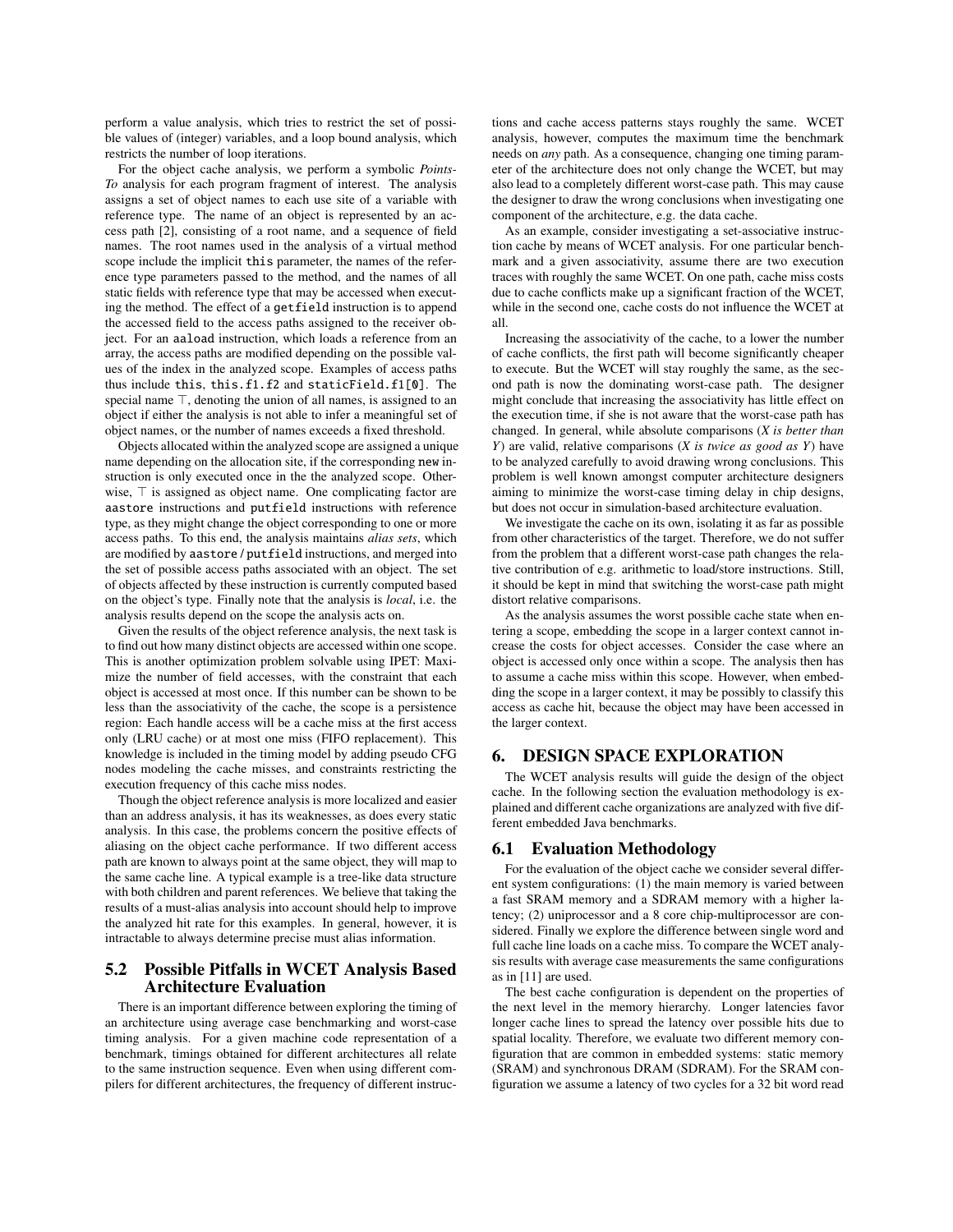Table 1: Miss penalty for a memory read operation in clock cycles

|                     |       | 8 core CMP |      |  |
|---------------------|-------|------------|------|--|
|                     | 1 CPU | min        | max. |  |
| SRAM 1w             | 2     | 2          | 17   |  |
| SRAM <sub>2w</sub>  | 4     | 4          | 35   |  |
| SRAM <sub>4w</sub>  | 8     | 8          | 71   |  |
| SDRAM 1w            | 12    | 12         | 107  |  |
| SDRAM <sub>2w</sub> | 14    | 14         | 125  |  |
| SDRAM <sub>4w</sub> | 18    | 18         | 162  |  |

access. As an example of the SDRAM we select the IS42S16160B, the memory chip that is used on the Altera DE2-70 FPGA board. The latency for a read, including the latency in the memory controller, is assumed to be 10 cycles. The maximum burst length is 8 locations. As the memory interface is 16 bit, four 32 bit words can be read in 8 clock cycles. The resulting miss penalty for a single word read is 12 clock cycles, for a burst of 4 words 18 clock cycles. For longer cache lines the SDRAM can be used in page burst mode. With page burst mode, up to a whole page can be transferred in one burst. For shorter bursts the transfer has to be explicitly stopped by the memory controller. We assume the same latency of 10 clock cycles in the page burst mode.

Furthermore, a single processor configuration and a CMP configuration of 8 processor cores are compared. The CMP configuration is according to an implementation of a JOP CMP system on the Altera DE2-70 board. As shared caches severly complicate cache analysis (or even make it impossible), each core is assumed to have its own object cache. The memory access is arbitrated in TDMA mode with a minimum slot length *s* to fulfill a read request according to the cache line length. For *n* CPUs the TDMA round is  $n \times s$ cycles. The effective access time depends on the phasing between the access request and the TDMA schedule. In the best case, the access is requested at the begin of the slot for the CPU and is  $t_{min} = s$ cycles. In the worst case, the request is issued just in the second cycle of the slot and the CPU has to wait a full TDMA round till the start of the next slot:

$$
t_{max} = n \times s - 1 + s = (n+1) \times s - 1
$$

In contrast to [11] we use the worst-case access time for the miss penalty. Table 1 shows the memory access times (miss penalty) for the different configurations.

#### 6.2 The Benchmarks

For the evaluation of different object cache configurations we used five different benchmarks. *Lift* is a tiny, but real world, embedded application. It controls a lift in an automation factory. The next two benchmarks have two different implementations of JOP's TCP/IP stack at their core. Both *UdpIp* and *Ejip* are artificial client/server applications exchanging data via the TCP/IP stack. Although the client and server code are artificial, the TCP/IP stack, which contains most of the code, is also used in industrial applications. The benchmarks are part of the embedded Java benchmark JemBench [12].

The fourth application we use, the trading benchmark, is based on the demo application presented in  $[1]$ .<sup>3</sup> It emulates a financial transaction system, which must react to market changes within a bounded amount of time. One thread receives the market updates, while a second thread continuously checks whether any sell or buy orders should be placed. For the evaluation, we chose the method OrderManager.checkForTrade(), which performs the core functionality of the trader thread.

The final application (Cruise Control) chosen for evaluation is a cruise control that controls the throttle and brake of a simple car model. The application reads speed sensor messages from each wheel and target speed messages from a higher-level control system. One thread per wheel filters the speed messages. A speed manager thread fuses the filtered wheel speeds and provides the current speed and the target speed to the actual control algorithm. The thread to dispatch messages to the individual threads for further processing is the most interesting thread for our analysis, as it accesses a number of objects while parsing the raw message and translating it to an internal representation.

## 6.3 Evaluation

Figures 2–6 illustrate the miss penalty per field access as derived from the WCET analysis. The horizontal axis is labeled with the associativity of the cache configuration.  $N_0$  is the cache miss penalty if no cache is used at all,  $N_k$  groups samples with associativity  $k$ . Different colors of the bars correspond to different cache line configurations. Cache configurations with a line size of *j* words are denoted by  $L_i$ . The suffix  $-fill$  indicates that full line fill was assumed.

Table 2 displays the detailed analysis results for the UDP/IP benchmark. To save space, only the most interesting results of one table are included here. The complete tables are available in an accompanying technical report [11]. The results are shown for a cache configuration with single word fill on a miss, complete line fill on a miss, and as a reference a cache configuration for single words, as we have presented it in [13].

From the results we can see that the maximum analyzable hit rate without line fill is between 46 % and 93 % [11]. This hit rate can be achieved with a moderate associativity between 2 and 16 way, depending on the program.

When the cache is configured with full line fill the hit rate naturally is increased as some fields that are later used will be loaded on the line fill. Longer lines result in higher hit rates. However, the miss penalty also increases and so the miss cycles per field access. The best configuration depends on the relation between latency and bandwidth of the main memory. For a main memory with a short latency, as represented by the SRAM configuration, individual field loads on a miss give a better miss cycles per access rate than filling the whole cache line.

For the SDRAM memory the optimal line size and whether individual fields should be filled is not so clear. There is at least one configuration for every benchmark, where a line fill configuration with 8 to 32 bytes per line (depending on the benchmark) performs better than the individual field fill. However, there is no single line size, which gives better results on line fill than on word fill for all benchmarks. Moreover, the performance gained using the optimal line fill configuration is relatively small. Choosing the line size optimal for one benchmark, results in a higher miss penalty for other benchmarks than using a word fill configuration. This result is a little bit different from average-case measurements with DaCapo application benchmarks [11]. With the DaCapo benchmarks single field fill was always more efficient than loading whole cache lines, which indicates only small spatial locality in heap allocated objects. For these reasons, we lean slightly towards filling only individual fields even with a SDRAM main memory.

<sup>3</sup>We thank Eric Bruno and Greg Bollella for open-sourcing this demo application. It is available at http://www.ericbruno.com.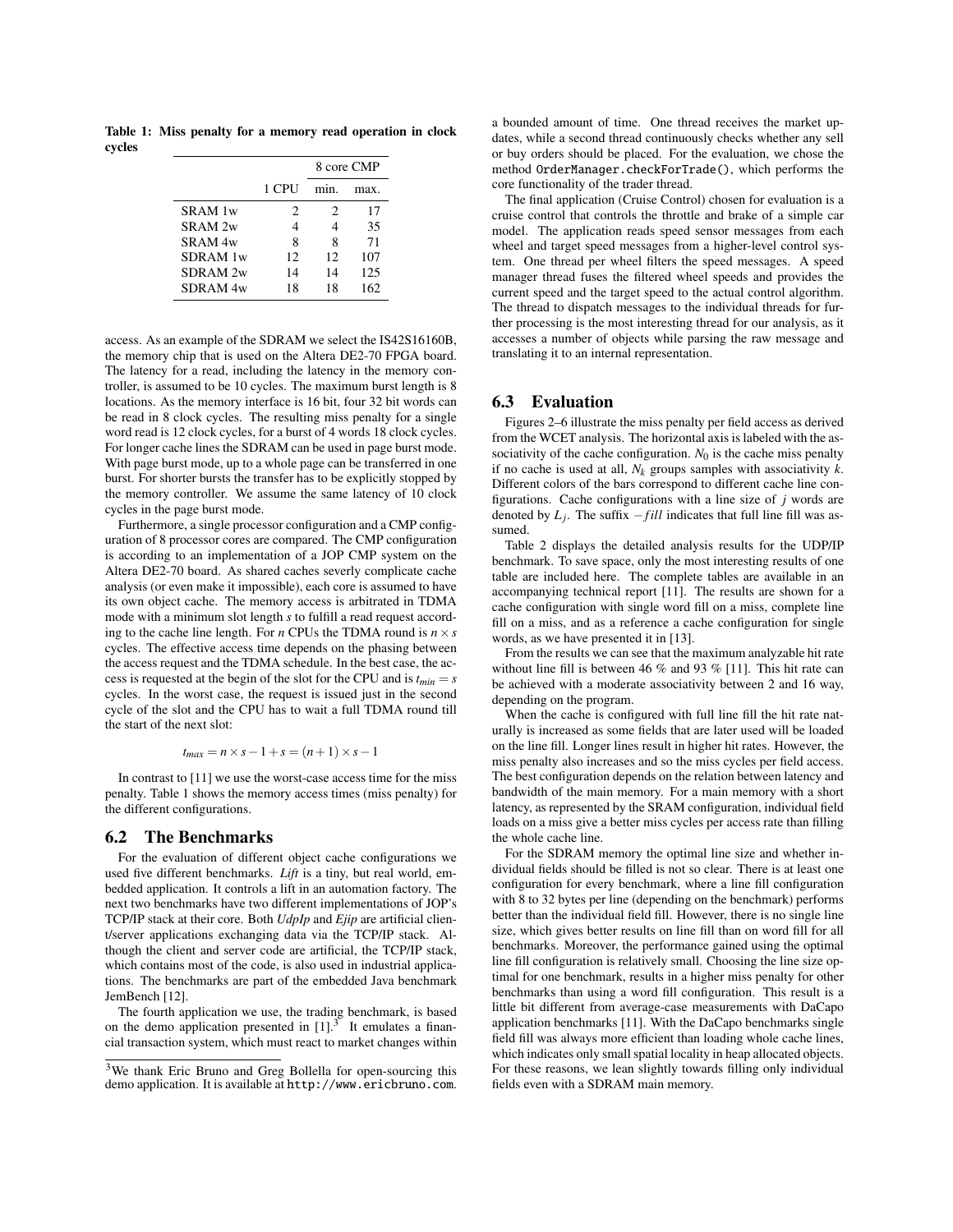## 7. CONCLUSION

In this paper, we discussed the use of WCET analysis techniques for computer architecture exploration. Using static timing analysis in an early design stage helps to identify whether it will be possible to derive precise execution time bounds. For real-time systems, it is therefore a good complement to simulation based evaluation.

We have applied this approach to the design of the object cache, a data cache for heap allocated objects. The results have been comparable to the results obtained using simulations before, indicating that the cache design indeed enables precise WCET analysis.

We have evaluated different object cache configurations with five non-trivial application benchmarks and it is possible to analyze guaranteed hits between 46 % and 93 %. The results with a high latency memory show that object field accesses have a low spatial locality. The hits came mainly from temporal locality. Only some dedicated cache line sizes benefit from a full line fill, but not a single configuration works well for all benchmarks. Therefore, we argue to better fill only individual words on a miss and provide long cache lines to fill most of the object fields.

We believe that applying WCET analysis techniques to evaluate computer architecture features is worth the effort. We will use the insights obtained so far for the implementation of JOP's split cache architecture. We will further investigate the potential and shortcomings of this technique, and plan to apply it to obtain quantitative comparisons of other components.

#### Acknowledgements

The research leading to these results has received funding from the European Community's Seventh Framework Programme [FP7/2007- 2013] under grant agreement number 216682 (JEOPARD) and 214373 (Artist Design).

#### 8. REFERENCES

- [1] Eric J. Bruno and Greg Bollella. *Real-Time Java Programming: With Java RTS*. Prentice Hall PTR, Upper Saddle River, NJ, USA, 2009.
- [2] A. Deutsch. A storeless model of aliasing and its abstractions using finite representations of right-regular equivalence relations. In *Computer Languages, 1992., Proceedings of the 1992 International Conference on*, pages 2–13, Apr 1992.
- [3] Christian Ferdinand and Reinhard Wilhelm. On predicting data cache behavior for real-time systems. In *LCTES '98: Proceedings of the ACM SIGPLAN Workshop on Languages, Compilers, and Tools for Embedded Systems*, pages 16–30, London, UK, 1998. Springer-Verlag.
- [4] Daniel Grund and Jan Reineke. Precise and efficient FIFO-replacement analysis based on static phase detection. In *Proceedings of the 22nd Euromicro Conference on Real-Time Systems (ECRTS 2010)*, July 2010.
- [5] Stefana Nenova and Daniel Kästner. Worst-case timing estimation and architecture exploration in early design phases. In Niklas Holsti, editor, *9th Intl. Workshop on Worst-Case Execution Time (WCET) Analysis*, Dagstuhl, Germany, 2009. Schloss Dagstuhl - Leibniz-Zentrum fuer Informatik, Germany.
- [6] David A. Patterson. Reduced instruction set computers. *Commun. ACM*, 28(1):8–21, 1985.
- [7] Wolfgang Puffitsch. Data caching, garbage collection, and the Java memory model. In *Proceedings of the 7th International Workshop on Java Technologies for Real-Time and Embedded Systems (JTRES 2009)*, pages 90–99, New York, NY, USA, 2009. ACM.
- [8] Peter Puschner and Anton Schedl. Computing maximum task execution times – a graph-based approach. *Journal of Real-Time Systems*, 13(1):67–91, Jul. 1997.
- [9] Martin Schoeberl. A Java processor architecture for embedded real-time systems. *Journal of Systems Architecture*, 54/1–2:265–286, 2008.
- [10] Martin Schoeberl. Time-predictable cache organization. In *Proceedings of the First International Workshop on Software Technologies for Future Dependable Distributed Systems (STFSSD 2009)*, pages 11–16, Tokyo, Japan, March 2009. IEEE Computer Society.
- [11] Martin Schoeberl, Benedikt Huber, Walter Binder, Wolfgang Puffitsch, and Alex Villazon. Object cache evaluation. Technical report, Technical University of Denmark, 2010.
- [12] Martin Schoeberl, Thomas B. Preusser, and Sascha Uhrig. The embedded Java benchmark suite JemBench. In *Proceedings of the 8th International Workshop on Java Technologies for Real-time and Embedded Systems (JTRES 2010)*, Prague, Czech Republic, August 2010. ACM Press.
- [13] Martin Schoeberl, Wolfgang Puffitsch, and Benedikt Huber. Towards time-predictable data caches for chip-multiprocessors. In *Proceedings of the Seventh IFIP Workshop on Software Technologies for Future Embedded and Ubiquitous Systems (SEUS 2009)*, number LNCS 5860, pages 180–191. Springer, November 2009.
- [14] Martin Schoeberl, Wolfgang Puffitsch, Rasmus Ulslev Pedersen, and Benedikt Huber. Worst-case execution time analysis for a Java processor. *Software: Practice and Experience*, 40/6:507–542, 2010.
- [15] Sascha Uhrig and Jörg Wiese. jamuth: an IP processor core for embedded Java real-time systems. In *Proceedings of the 5th International Workshop on Java Technologies for Real-time and Embedded Systems (JTRES 2007)*, pages 230–237, New York, NY, USA, 2007. ACM Press.
- [16] N. Vijaykrishnan and N. Ranganathan. Supporting object accesses in a Java processor. *Computers and Digital Techniques, IEE Proceedings-*, 147(6):435–443, 2000.
- [17] Ifor Williams and Mario Wolczko. An object-based memory architecture. In *Proceedings of the Fourth International Workshop on Persistent Object Systems*, pages 114–130, Martha's Vineyard, MA (USA), September 1990.
- [18] Ifor W. Williams. *Object-Based Memory Architecture*. PhD thesis, Department of Computer Science, University of Manchester, 1989.
- [19] Greg Wright, Matthew L. Seidl, and Mario Wolczko. An object-aware memory architecture. *Sci. Comput. Program*, 62(2):145–163, 2006.
- [20] Martin Zabel, Thomas B. Preusser, Peter Reichel, and Rainer G. Spallek. Secure, real-time and multi-threaded general-purpose embedded Java microarchitecture. In *Prceedings of the 10th Euromicro Conference on Digital System Design Architectures, Methods and Tools (DSD 2007)*, pages 59–62, Lübeck, Germany, Aug. 2007.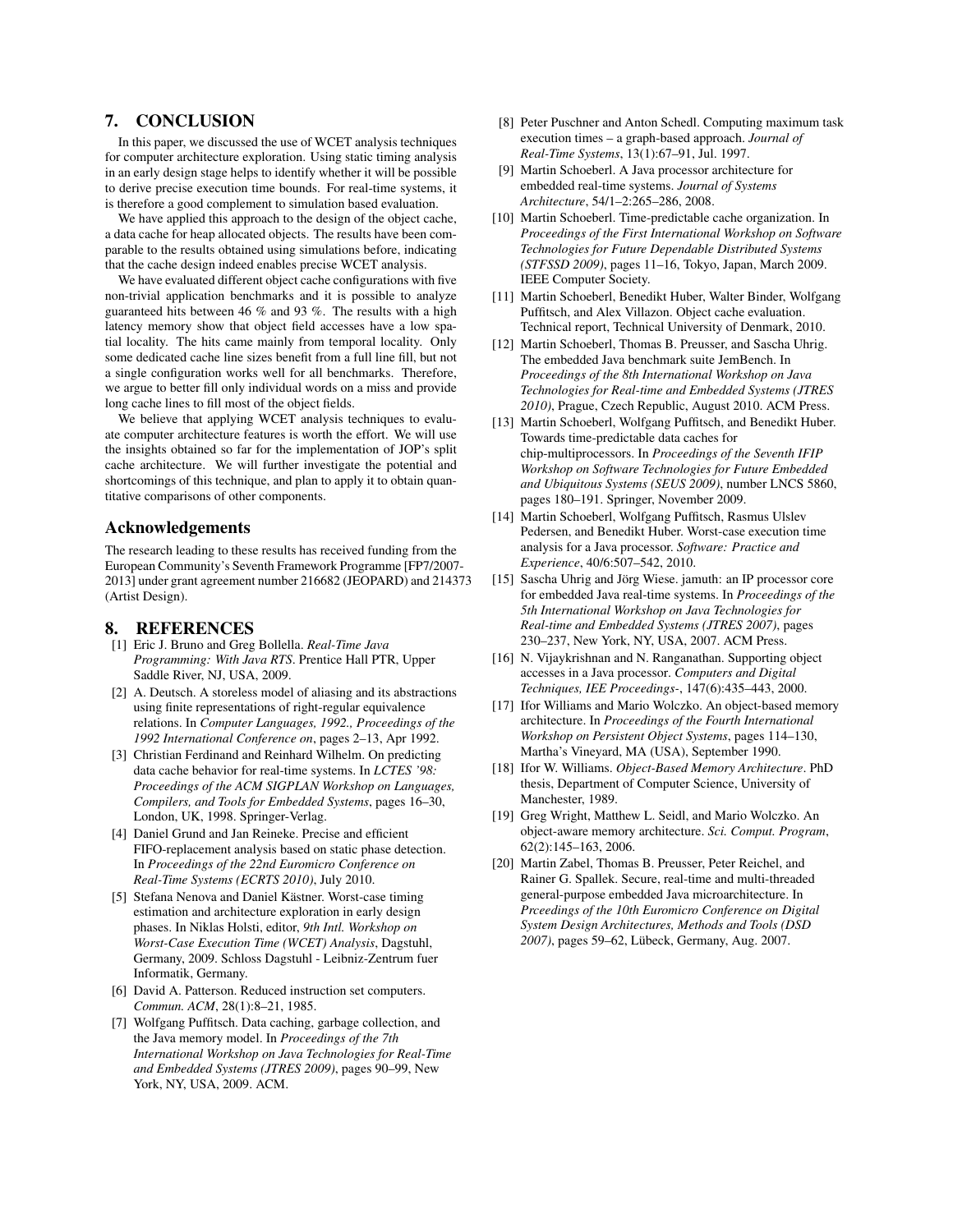













(c) SDRAM / 8-core CMP, word and line fill



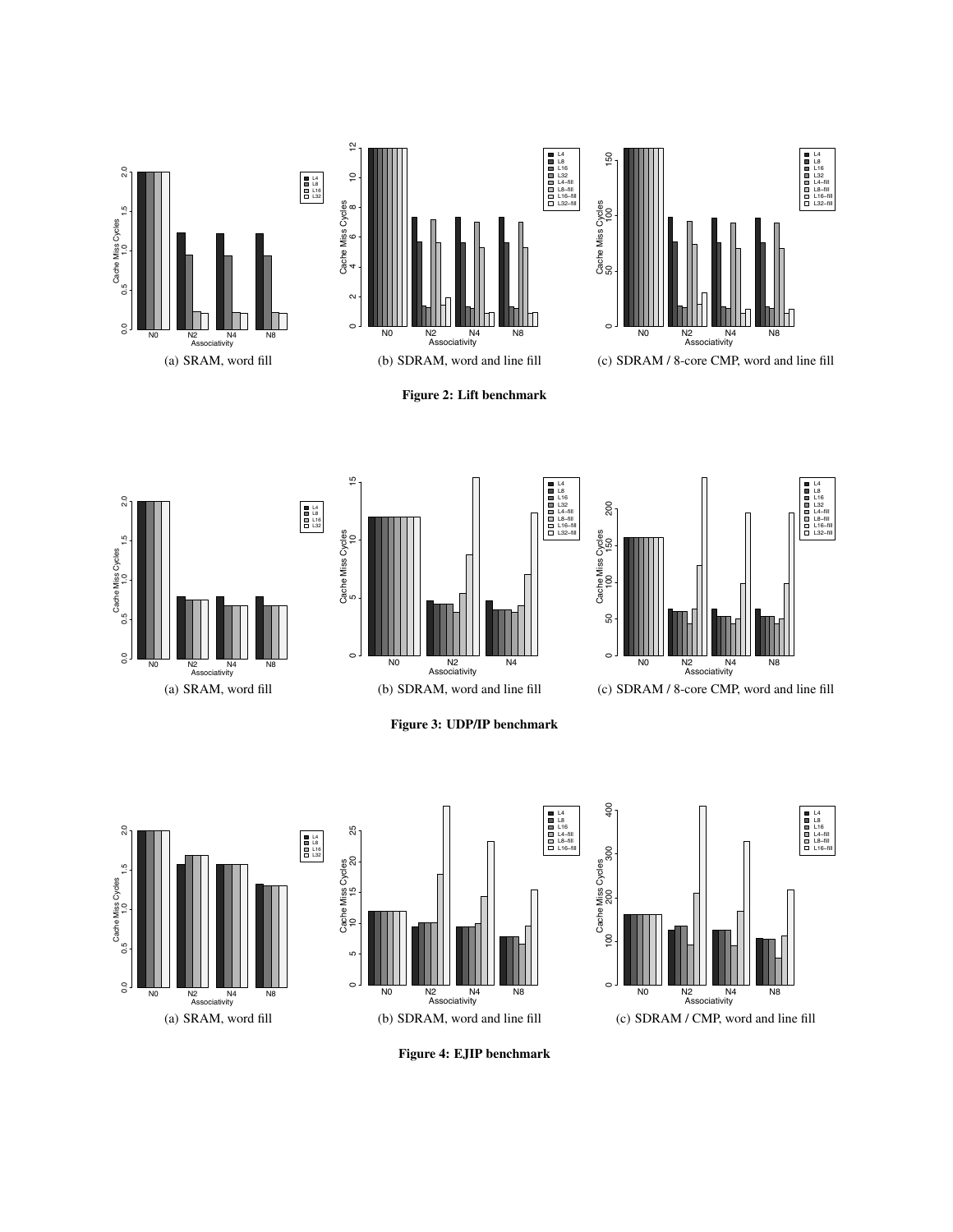

Figure 5: Order Manager benchmark



Figure 6: Cruise Control Benchmark